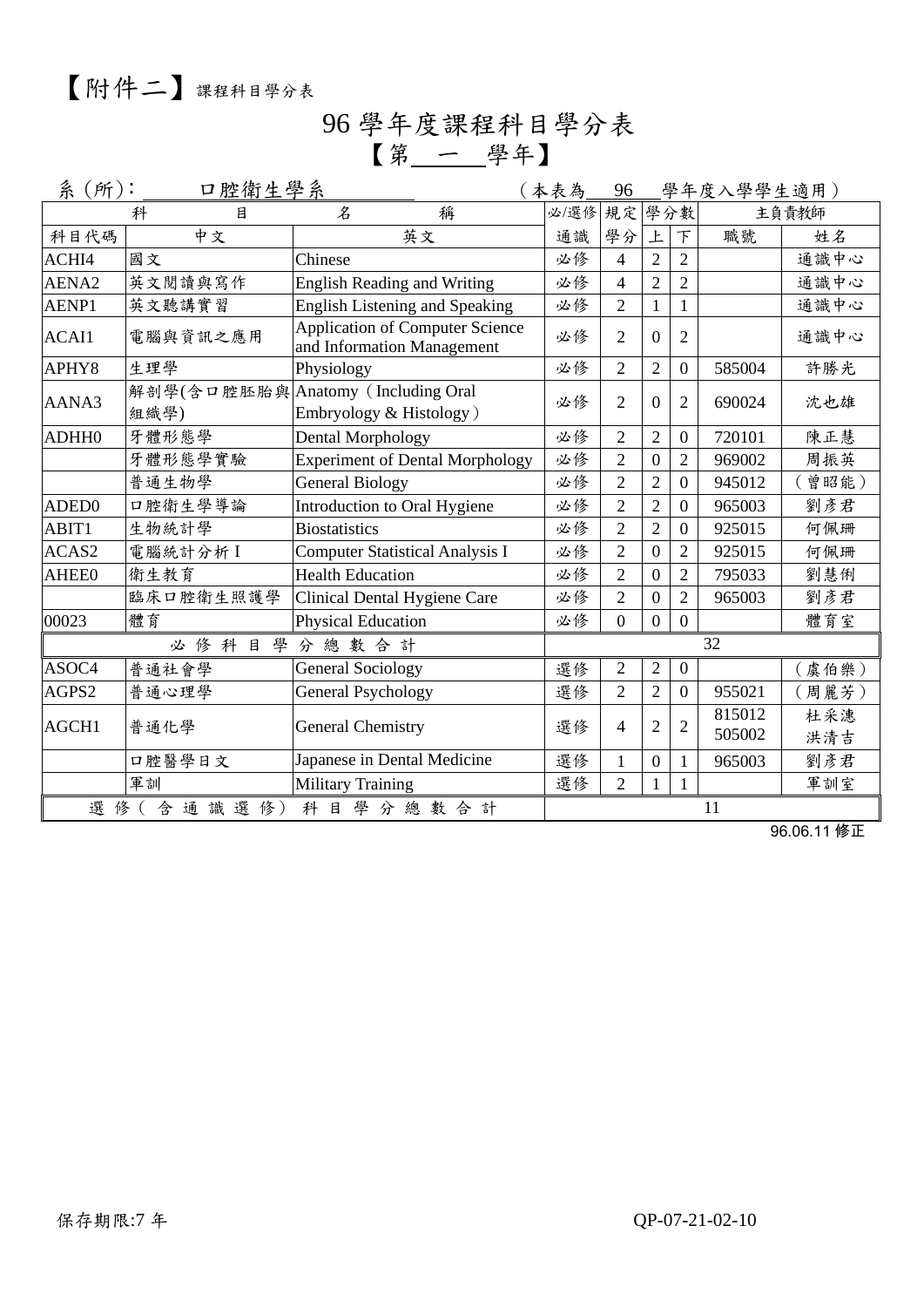97 學年度課程科目學分表 【第 二 學年】

| 系(所):             |                                  |                                                 |    |                | (本表為 96 學年度入學學生適用) |                  |        |       |
|-------------------|----------------------------------|-------------------------------------------------|----|----------------|--------------------|------------------|--------|-------|
|                   | 科<br>目                           | 名<br>稱                                          |    | 必/選修 規定 學分數    |                    |                  |        | 主負責教師 |
| 科目代碼              | 中文                               | 英文                                              | 通識 | 學分             | 上                  | $\top$           | 職號     | 姓名    |
| APHA4             | 藥理學(含牙科藥理學)                      | Pharmacology (Including Dental<br>Pharmacology) | 必修 | $\mathbf{1}$   | $\overline{0}$     | $\mathbf{1}$     | 670012 | 陳弘森   |
| ANTN0             | 營養及疾病營養學                         | <b>Therapeutic Nutrition</b>                    | 必修 | $\overline{2}$ | $\overline{2}$     | $\boldsymbol{0}$ | 905029 | 黄孟娟   |
| AMIM0             | 微生物學及免疫學                         | Microbiology and Immunology                     | 必修 | $\overline{2}$ | $\overline{0}$     | $\overline{2}$   | 680022 | 何坤炎   |
| AIOR0             | 口腔放射線學概論                         | <b>Introduction to Oral Radiology</b>           | 必修 | $\overline{2}$ | $\mathbf{0}$       | $\overline{2}$   | 840042 | 陳玉昆   |
| ADBC0             | 牙科生物材料學                          | <b>Dental Biomaterials</b>                      | 必修 | $\overline{2}$ | $\overline{2}$     | $\overline{0}$   | 700082 | 李惠娥   |
|                   | 牙科器械暨生物材料<br>學實驗                 | Dental Instruments and<br>Biomaterials Lab.     | 必修 | $\mathbf{1}$   | 1                  | $\mathbf{0}$     | 965003 | 劉彥君   |
|                   | 牙科器械概論                           | Introduction to Dental Instruments              | 必修 | $\overline{2}$ | $\overline{2}$     | $\overline{0}$   | 965003 | 劉彥君   |
| ABED0             | 流行病學                             | Epidemiology                                    | 必修 | $\overline{2}$ | $\overline{0}$     | $\overline{2}$   | 925001 | 林英助   |
| AEHE1             | 環境衛生(含學校衛生) Environmental Health |                                                 | 必修 | $\overline{2}$ | $\mathbf{0}$       | $\overline{2}$   | 805011 | 彭瓊瑜   |
| AMLN0             | 醫事法規與倫理                          | Medical Law and Ethic                           | 必修 | $\overline{2}$ | $\overline{2}$     | $\boldsymbol{0}$ | 935032 | 嚴雅音   |
| APAB0             | 衛生行政                             | <b>Health Administration</b>                    | 必修 | $\overline{2}$ | $\boldsymbol{0}$   | $\overline{2}$   | 795004 | 嚴雅音   |
| APMT2             | 教學原理與方法(健康<br>教育方法論)             | The Principles and Methods of<br>Instruction    | 必修 | $\overline{2}$ | $\theta$           | $\overline{2}$   | 965025 | 黃曉靈   |
| ASEA1             | 安全教育與急救(含<br>CPR)                | Safety and Health                               | 必修 | $\overline{2}$ | $\theta$           | $\overline{2}$   | 650016 | 陳中和   |
| ACEC0             | 職場溝通與應對                          | Communication in Dental Clinic                  | 必修 | $\mathbf{1}$   | $\mathbf{1}$       | $\boldsymbol{0}$ | 730088 | 黄純德   |
| AIPP1             | 公共衛生學導論(含社<br>區牙醫學)              | Introduction to Public Health                   | 必修 | $\overline{2}$ | $\overline{2}$     | $\overline{0}$   | 925015 | 何佩珊   |
| ACDH <sub>0</sub> | 社區口腔健康照護                         | <b>Community Dental Health Care</b>             | 必修 | $\overline{2}$ | $\overline{0}$     | $\overline{2}$   | 730088 | 黄純德   |
|                   | 口腔醫學英文                           | English in Dental Medicine                      | 必修 | $\overline{2}$ | $\overline{2}$     | $\overline{0}$   | 915062 | 周肇茂   |
| 00021             | 體育                               | <b>Physical Education</b>                       | 必修 | $\Omega$       | $\overline{0}$     | $\overline{0}$   |        | 體育室   |
|                   | 學<br>必修科目                        | 分總數合計                                           |    |                |                    |                  | 31     |       |
| AMEH <sub>0</sub> | 心理衛生學                            | Mental Hygiene                                  | 選修 | $\overline{2}$ | $\overline{2}$     | $\overline{0}$   |        | 黄正仁   |
| ABIO0             | 生物化學                             | Biochemistry                                    | 選修 | $\sqrt{2}$     | $\boldsymbol{0}$   | $\overline{2}$   | 785003 | 張基隆   |
| AOCH <sub>0</sub> | 有機化學                             | <b>Organic Chemistry</b>                        | 選修 | $\sqrt{2}$     | $\overline{2}$     | $\boldsymbol{0}$ | 815012 | 杜采潓   |
| AJAP0             | 日文                               | Japanese                                        | 選修 | $\overline{4}$ | $\overline{2}$     | $\overline{2}$   |        | 蕭宜菁   |
| ACAS5             | 電腦統計分析 II                        | <b>Computer Statistical Analysis II</b>         | 選修 | $\overline{2}$ | $\mathbf{0}$       | $\overline{2}$   | 925015 | 何佩珊   |
| AACP2             | 會計學                              | Accounting                                      | 選修 | 3              | $\mathfrak{Z}$     | $\overline{0}$   | 905014 | 高浩雲   |
|                   | 軍訓                               | <b>Military Training</b>                        | 選修 | $\overline{2}$ | $\mathbf{1}$       | $\mathbf{1}$     |        | 軍訓室   |
| 選修(含通識選修)         |                                  |                                                 |    |                | 17                 |                  |        |       |

96.06.11 修正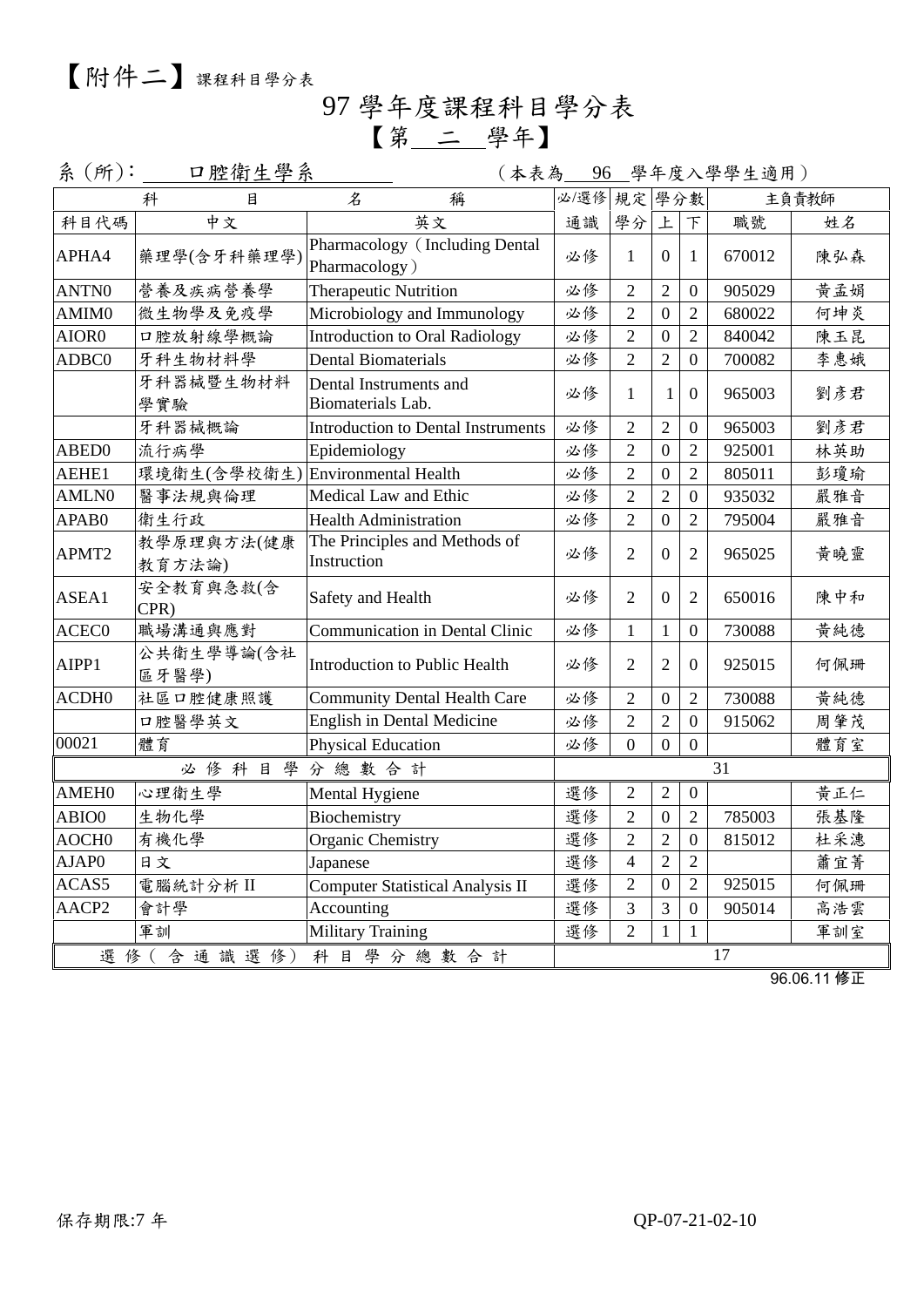### 98 學年度課程科目學分表 【第 三 學年】

| 系(所): | 口腔衛生學系            | (本表為 <u> 96 -</u>                                           |      |                |                  |                | 學年度入學學生適用) |       |
|-------|-------------------|-------------------------------------------------------------|------|----------------|------------------|----------------|------------|-------|
|       | 科<br>目            | 稱<br>名                                                      | 必/選修 | 規定 學分數         |                  |                |            | 主負責教師 |
| 科目代碼  | 中文                | 英文                                                          | 通識   | 學分             | 上                | F              | 職號         | 姓名    |
| ADIC1 | 消毒與感染控制           | Disinfection and Infection Control                          | 必修   | $\overline{2}$ | $\overline{2}$   | $\overline{0}$ | 969002     | 周振英   |
|       | 社區口腔健康照護實習        | Practice of Oral Health Care<br>Community                   | 必修   | $\overline{2}$ | $\overline{2}$   | $\Omega$       | 730088     | 黄純德   |
|       | 身心障礙者口腔照護學        | Oral Care for Disabled People                               | 必修   | $\overline{2}$ | $\overline{2}$   | $\overline{0}$ | 730088     | 黄純德   |
|       | 身心障礙者口腔照護學<br>實習  | Practice of Oral Care for Disabled<br>People                | 必修   | $\overline{2}$ | $\overline{0}$   | 2              | 730088     | 黄純德   |
| AIIM2 | 內科學概論             | <b>Introduction to Internal Medicine</b>                    | 必修   | $\overline{2}$ | $\boldsymbol{0}$ | $\overline{2}$ | 770261     | 黃明賢   |
| AITS0 | 外科學概論             | Introduction to Surgery                                     | 必修   | $\overline{2}$ | $\boldsymbol{0}$ | $\overline{2}$ | 660016     | 謝建勳   |
| AORX1 | 齒顎矯正學概論           | <b>Introduction to Orthodontics</b>                         | 必修   | $\overline{2}$ | $\overline{2}$   | $\overline{0}$ | 965006     | 劉彥君   |
| APDO4 | 兒童牙科學概論           | <b>Introduction to Pedodontics</b>                          | 必修   | $\overline{2}$ | $\overline{2}$   | $\overline{0}$ | 670012     | 陳弘森   |
| AIDT0 | 牙科補綴學概論           | <b>Introduction to DentalProsthodontics</b>                 | 必修   | $\overline{2}$ | $\overline{0}$   | $\overline{2}$ | 770265     | 王震乾   |
| AHAM3 | 醫務行政與管理           | Hospital Administration and<br>Management                   | 必修   | $\overline{2}$ | $\overline{2}$   | $\overline{0}$ | 935032     | 嚴雅音   |
| APAT5 | 病理學(含口腔病理學)       | Pathology (Including Oral Pathology)                        | 必修   | $\overline{2}$ | $\overline{2}$   | $\overline{0}$ | 840042     | 陳玉昆   |
| AOMS2 | 口腔顎面外科學概論         | Introduction to Oral and Maxillofacial<br>Surgery           | 必修   | $\overline{2}$ | $\overline{2}$   | $\overline{0}$ | 650016     | 陳中和   |
| AIOE0 | 牙體復形學及牙髓病學<br>概論  | Introduction to Operative Dentistry and<br>Endodontics      | 必修   | $\overline{2}$ | $\overline{2}$   | $\overline{0}$ | 720101     | 陳正慧   |
| APDT1 | 牙周病學概論            | <b>Introduction to Periodontics</b>                         | 必修   | $\overline{2}$ | $\overline{0}$   | $\overline{2}$ | 730079     | 蔡吉政   |
|       | 家庭牙醫學概論           | <b>Introduction to Family Dentistry</b>                     | 必修   | 1              | $\overline{0}$   | $\mathbf{1}$   | 965003     | 劉彥君   |
| ADAE1 | 醫療政策與健康保險         | <b>Health Policy and Insurance</b>                          | 必修   | $\overline{2}$ | $\overline{0}$   | $\overline{2}$ | 935032     | 嚴雅音   |
|       | 必修科目              | 學分總數合計                                                      |      |                |                  | 31             |            |       |
|       | 體育                | <b>Physical Education</b>                                   | 選修   | $\overline{2}$ | 1                | 1              |            | 體育室   |
| ARDC0 | 病例管理與疾病分類         | Management of Medical Records and<br>Disease Classification | 選修   | $\overline{2}$ | $\overline{2}$   | $\overline{0}$ | 935032     | 嚴雅音   |
| ANAR0 | 口腔公共衛生、專業問題<br>研討 | Seminar of Dental Public Health                             | 選修   | $\overline{2}$ | $\overline{2}$   | $\overline{0}$ | 925001     | 林英助   |
|       | 含通識選修)<br>選 修 (   | 科目學分總數合計                                                    |      |                |                  | 6              |            |       |

96.06.11 修正

系主任簽章: 院長簽章: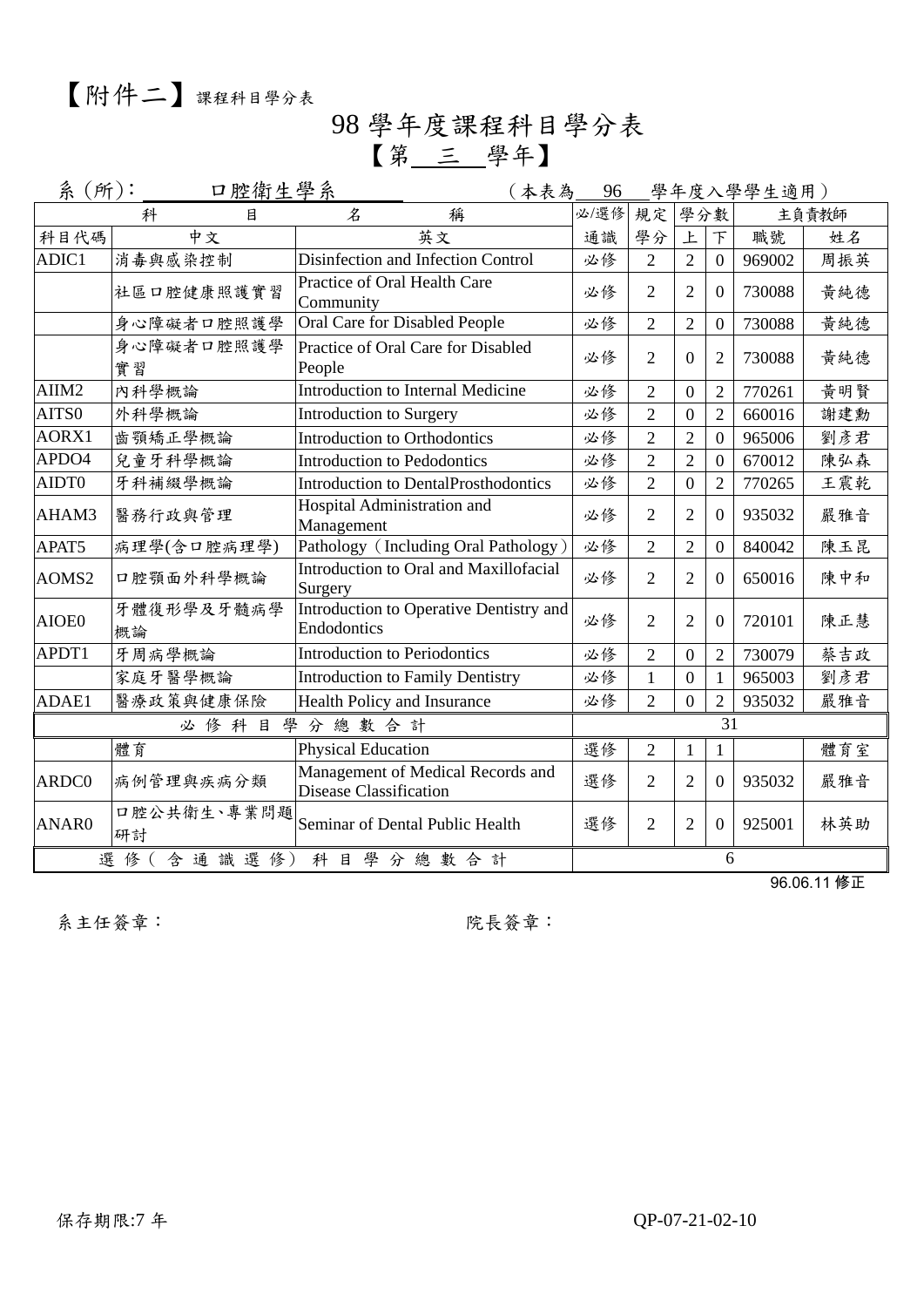### 99 學年度課程科目學分表 【第 四 學年】

系(所): 口腔衛生學系 (本表為 96 學年度入學學生適用)

|                                                                         | 目<br>科          |                                   | $\mathcal{Z}$                     |                                     | 稱           |                | 必/選修 規定 學分數 |                |                |        | 主負責教師 |
|-------------------------------------------------------------------------|-----------------|-----------------------------------|-----------------------------------|-------------------------------------|-------------|----------------|-------------|----------------|----------------|--------|-------|
| 科目代碼                                                                    | 中文              |                                   | 英文                                |                                     | 通識          | 學分             | 上<br>下      | 職號             | 姓名             |        |       |
|                                                                         | 齒顎矯正科臨床實習       | Clinical practice in Orthodontics |                                   | 必修                                  | 2           | $\overline{2}$ | 730088      | 黄純德            |                |        |       |
|                                                                         | 兒童牙科臨床實習        |                                   |                                   | Clinical practice in Pedodontics    |             |                | 必修          | $\overline{2}$ | $\overline{2}$ | 730088 | 黄純德   |
|                                                                         | 口腔顎面外科臨床實習      | Clinical                          | practice<br>Maxillofacial Surgery | in                                  | Oral<br>and | 必修             | 2           | 2              | 730088         | 黄純德    |       |
|                                                                         | 牙周病科臨床實習        |                                   |                                   | Clinical practice in Periodontics   |             |                | 必修          | $\overline{2}$ | $\overline{2}$ | 730088 | 黄純德   |
|                                                                         | 口腔病理診斷科臨床<br>實習 |                                   |                                   | Clinical practice in Oral Pathology |             |                | 必修          | $\overline{2}$ | $\overline{2}$ | 730088 | 黄純德   |
|                                                                         | 保存科臨床實習         |                                   | Clinical                          | practice<br>Dentistry & Endodotics  | in          | Operative      | 必修          | 2              | $\mathfrak{D}$ | 730088 | 黃純德   |
|                                                                         | 補綴科臨床實習         |                                   |                                   | Clinical practice in Prosthodontics |             |                | 必修          | 2              | $\overline{2}$ | 730088 | 黄純德   |
|                                                                         | 口腔衛生臨床實習I       |                                   |                                   | Clinical practice of dental hygiene |             |                | 必修          | 2              | $\mathfrak{D}$ | 730088 | 黄純德   |
|                                                                         | 口腔衛生臨床實習 II     |                                   |                                   | Clinical practice of dental hygiene |             |                | 必修          | $\overline{2}$ | 2              | 730088 | 黃純德   |
|                                                                         | 公共衛生實習          |                                   |                                   | <b>Public Health Practice</b>       |             |                | 必修          | 2              | 2              | 730088 | 黄純德   |
| 學分總數合計<br>必修科目                                                          |                 |                                   |                                   |                                     |             | 20             |             |                |                |        |       |
|                                                                         |                 |                                   |                                   |                                     |             |                |             |                |                |        |       |
|                                                                         |                 |                                   |                                   |                                     |             |                |             |                |                |        |       |
| 選<br>選<br>科<br>學<br>通<br>俢<br>目<br>總<br>數<br>計<br>識<br>分<br>合<br>俢<br>含 |                 |                                   |                                   |                                     |             |                |             | $\theta$       |                |        |       |

【備註】

96.06.11 修正

- (A)口腔衛生學系的學生應修習 135 學分才可畢業,含必修科目 114 學分;選修科目 5 學分(本學 系所開設之專業選修),通識博雅課程選修 16 學分。
- (B)通識選修科目以當年度教務處公佈開設之科目為主。
- (C)本校軍訓課程自 96 學年度起全面改為選修,於一、二年級修習,課程每學期各一學分,其修 習學分數將不列入該學系應修畢業總學分內。
- (D)體育一、二年級必修,不計學分;三年級選修,每學期一學分,列入當學期成績計算,不列入 畢業學分。(若欲更動規定,請與體育室討論後決定之)。

#### 存期限:7年<br> **OP-07-21-02-10**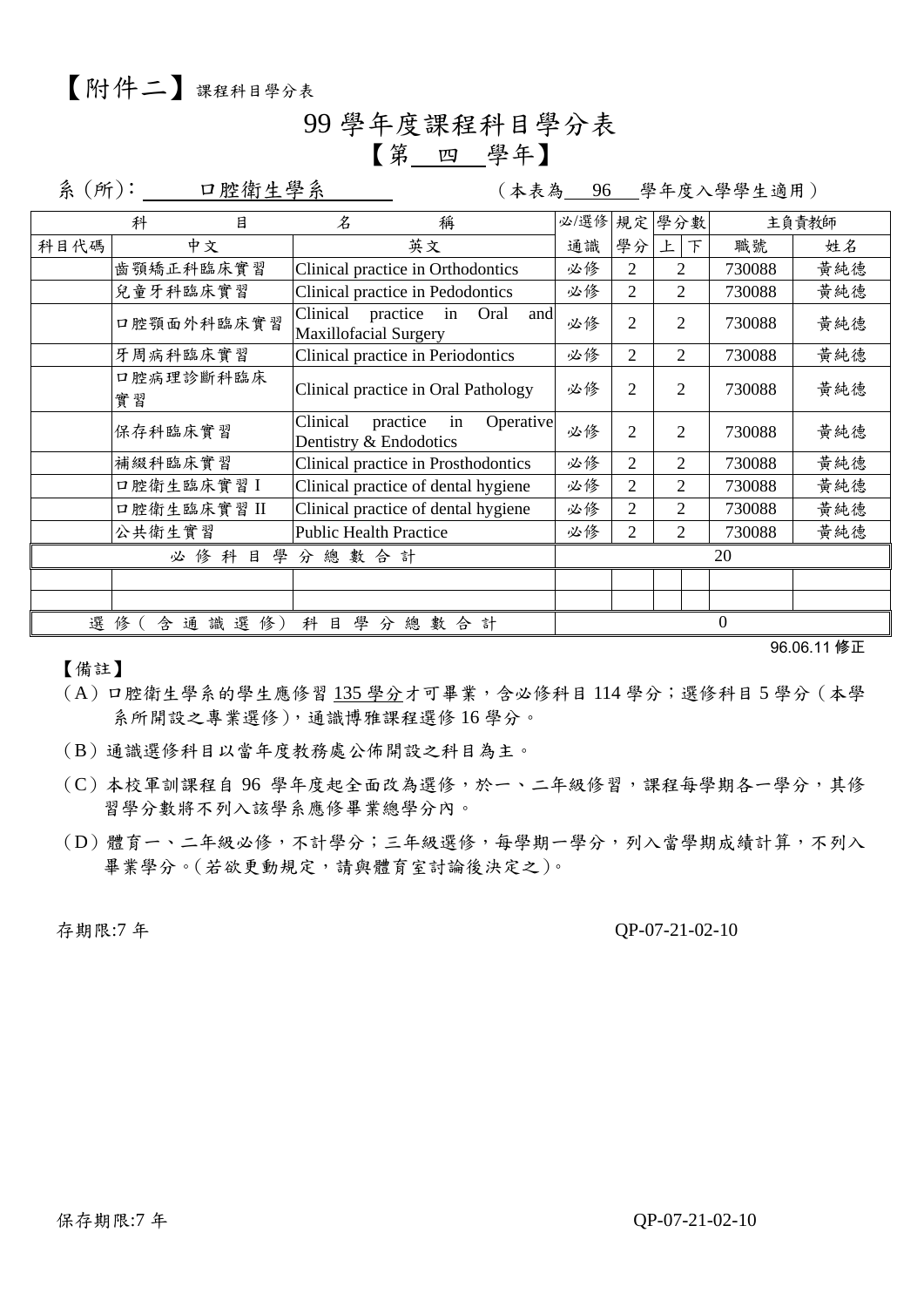97 學年度課程科目學分表 【第 二 學年】

|                   | 系 (所):_____ 口腔衛生學系           |                                                                                        |             |                  |                  | (本表為 96 學年度入學學生適用) |        |       |
|-------------------|------------------------------|----------------------------------------------------------------------------------------|-------------|------------------|------------------|--------------------|--------|-------|
|                   | $\mathcal{Z}$<br>稱<br>科<br>目 |                                                                                        | 必/選修 規定 學分數 |                  |                  |                    |        | 主負責教師 |
| 科目代碼              | 中文                           | 英文                                                                                     | 通識          | 學分               | 上                | F                  | 職號     | 姓名    |
| APHA4             | 藥理學(含牙科藥理學)                  | Pharmacology (Including Dental<br>Pharmacology)                                        | 必修          | 1                | $\overline{0}$   | $\mathbf{1}$       | 670012 | 陳弘森   |
| ANTN0             | 營養及疾病營養學                     | <b>Therapeutic Nutrition</b>                                                           | 必修          | $\overline{2}$   | $\overline{2}$   | $\boldsymbol{0}$   | 905029 | 黄孟娟   |
| AMIM <sub>0</sub> | 微生物學及免疫學                     | Microbiology and Immunology                                                            | 必修          | $\overline{2}$   | $\overline{0}$   | $\overline{2}$     | 680022 | 何坤炎   |
| AIOR0             | 口腔放射線學概論                     | <b>Introduction to Oral Radiology</b>                                                  | 必修          | $\overline{2}$   | $\boldsymbol{0}$ | $\overline{2}$     | 840042 | 陳玉昆   |
| ADBC0             | 牙科生物材料學                      | <b>Dental Biomaterials</b>                                                             | 必修          | $\overline{2}$   | $\overline{2}$   | $\boldsymbol{0}$   | 700082 | 李惠娥   |
|                   | 牙科器械暨生物材料<br>學實驗             | Dental Instruments and<br>Biomaterials Lab.                                            | 必修          | 1                | 1                | $\overline{0}$     | 965003 | 劉彥君   |
|                   | 牙科器械概論                       | <b>Introduction to Dental Instruments</b>                                              | 必修          | $\overline{2}$   | $\overline{2}$   | $\boldsymbol{0}$   | 965003 | 劉彥君   |
| ABED0             | 流行病學                         | Epidemiology                                                                           | 必修          | $\overline{2}$   | $\boldsymbol{0}$ | $\overline{2}$     | 925001 | 林英助   |
| AEHE1             | 環境衛生(含學校衛生)                  | Environmental Health                                                                   | 必修          | $\overline{2}$   | $\boldsymbol{0}$ | $\overline{2}$     | 805011 | 彭瓊瑜   |
| AMLN0             | 醫事法規與倫理                      | Medical Law and Ethic                                                                  | 必修          | $\overline{2}$   | $\overline{2}$   | $\boldsymbol{0}$   | 935032 | 嚴雅音   |
| APAB0             | 衛生行政                         | <b>Health Administration</b>                                                           | 必修          | $\overline{2}$   | $\boldsymbol{0}$ | $\overline{2}$     | 795004 | 嚴雅音   |
| APMT2             | 教學原理與方法(健康<br>教育方法論)         | The Principles and Methods of<br>Instruction                                           | 必修          | $\overline{2}$   | $\overline{0}$   | $\mathfrak{2}$     | 825012 | 董力華   |
| ASEA1             | 安全教育與急救(含<br>CPR)            | Safety and Health                                                                      | 必修          | $\overline{2}$   | $\mathbf{0}$     | $\mathfrak{2}$     | 650016 | 陳中和   |
| ACEC0             | 職場溝通與應對                      | Communication in Dental Clinic                                                         | 必修          | $\mathbf{1}$     | $\mathbf{1}$     | $\overline{0}$     | 730088 | 黄純德   |
| AIPP1             | 公共衛生學導論(含社<br>區牙醫學)          | Introduction to Public Health                                                          | 必修          | $\overline{2}$   | $\overline{2}$   | $\mathbf{0}$       | 925015 | 何佩珊   |
| ACDH <sub>0</sub> | 社區口腔健康照護                     | <b>Community Dental Health Care</b>                                                    | 必修          | $\overline{2}$   | $\boldsymbol{0}$ | $\overline{2}$     | 730088 | 黄純德   |
|                   | 口腔醫學英文                       | English in Dental Medicine                                                             | 必修          | $\overline{2}$   | $\overline{2}$   | $\boldsymbol{0}$   | 915062 | 周肇茂   |
| 00021             | 體育                           | <b>Physical Education</b>                                                              | 必修          | $\overline{0}$   | $\overline{0}$   | $\overline{0}$     |        | 體育室   |
|                   | 必修科目學                        | 分總數合計                                                                                  |             |                  |                  |                    | 31     |       |
| AMEH <sub>0</sub> | 心理衛生學                        | Mental Hygiene                                                                         | 選修          | $\overline{2}$   | $\sqrt{2}$       | $\boldsymbol{0}$   |        | 黄正仁   |
| ABIO0             | 生物化學                         | Biochemistry                                                                           | 選修          | $\overline{2}$   | $\boldsymbol{0}$ | $\overline{2}$     | 785003 | 張基隆   |
| AOCH <sub>0</sub> | 有機化學                         | Organic Chemistry                                                                      | 選修          | $\overline{2}$   | $\overline{2}$   | $\boldsymbol{0}$   | 815012 | 杜采潓   |
| AJAP0             | 日文                           | Japanese                                                                               | 選修          | 4                | 2                | 2                  |        | 蕭宜菁   |
| AACP2             | 會計學                          | Accounting                                                                             | 選修          | 3                | 3                | $\overline{0}$     | 905014 | 高浩雲   |
|                   | 法                            | 口腔衛生問題導向學習 Problem-Based Learning in Oral<br><b>Health</b>                             | 選修          | $\boldsymbol{2}$ | $\bf{0}$         | $\overline{2}$     | 730088 | 黄純德   |
|                   | 健康傳播概論                       | <b>Introduction to Health</b><br>Communication                                         | 選修          | $\boldsymbol{2}$ | $\overline{2}$   | $\bf{0}$           | 965025 | 黄曉靈   |
|                   | 口腔衛生研究統計<br>議題(英文教學)         | <b>Statistical Issues in Oral Health</b><br><b>Science Research (English Teaching)</b> | 選修          | 1                | $\bf{0}$         | 1                  | 855012 | 楊奕馨   |
|                   | 軍訓                           | <b>Military Training</b>                                                               | 選修          | 2                | 1                | 1                  |        | 軍訓室   |
| 選修(含通識選修)科目學分總數合計 |                              |                                                                                        |             |                  | 17               |                    |        |       |

97.06.19 修正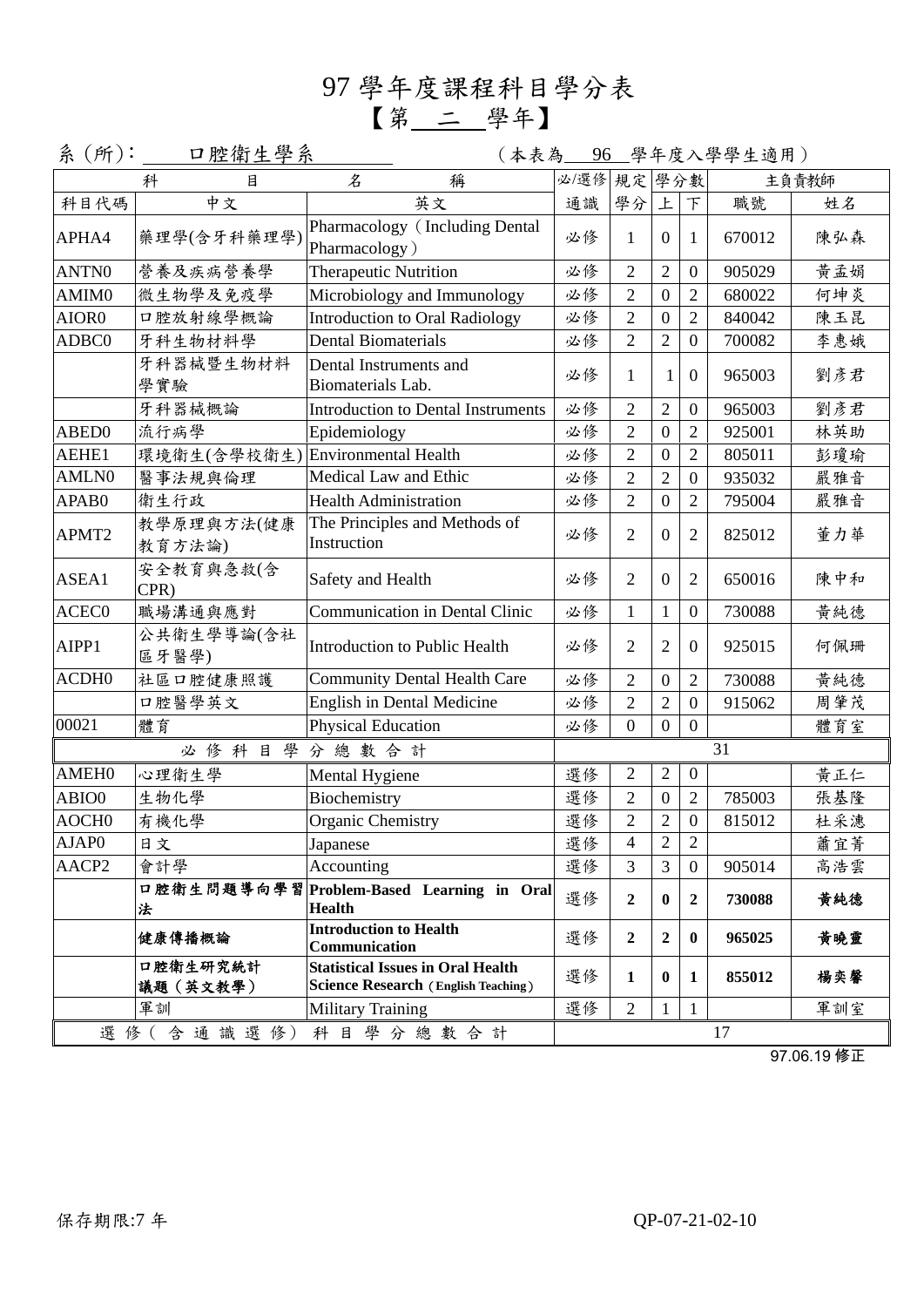98 學年度課程科目學分表 【第 三 學年】

| 系(所): | <u>口腔衛生學系</u>        | (本表為                                                                | 96   |                  |                  |                  | 學年度入學學生適用) |       |
|-------|----------------------|---------------------------------------------------------------------|------|------------------|------------------|------------------|------------|-------|
|       | 科<br>目               | 稱<br>$\mathcal{\mathcal{Z}}$                                        | 必/選修 | 規定               | 學分數              |                  |            | 主負責教師 |
| 科目代碼  | 中文                   | 英文                                                                  | 通識   | 學分               | 上                | $\top$           | 職號         | 姓名    |
| ADIC1 | 消毒與感染控制              | Disinfection and Infection Control                                  | 必修   | $\overline{2}$   | $\overline{2}$   | $\overline{0}$   | 969002     | 周振英   |
|       | 社區口腔健康照護實習           | Practice of Oral Health Care<br>Community                           | 必修   | $\overline{2}$   | $\overline{2}$   | $\mathbf{0}$     | 730088     | 黃純德   |
|       | 身心障礙者口腔照護學           | <b>Oral Care for the Disabled</b>                                   | 必修   | $\overline{2}$   | $\overline{2}$   | $\boldsymbol{0}$ | 730088     | 黄純德   |
|       | 身心障礙者口腔照護學<br>實習     | <b>Practice of Oral Care for the</b><br><b>Disabled</b>             | 必修   | $\overline{2}$   | $\mathbf{0}$     | $\boldsymbol{2}$ | 730088     | 黄純德   |
| AIIM2 | 內科學概論                | Introduction to Internal Medicine                                   | 必修   | 2                | $\boldsymbol{0}$ | $\overline{2}$   | 770261     | 黃明賢   |
| AITS0 | 外科學概論                | Introduction to Surgery                                             | 必修   | $\overline{2}$   | $\overline{0}$   | $\overline{2}$   | 660016     | 謝建勳   |
| AORX1 | 齒顎矯正學概論              | Introduction to Orthodontics                                        | 必修   | $\overline{2}$   | $\overline{2}$   | $\boldsymbol{0}$ | 965006     | 劉彥君   |
| APDO4 | 兒童牙科學概論              | Introduction to Pedodontics                                         | 必修   | $\overline{2}$   | $\overline{2}$   | $\boldsymbol{0}$ | 670012     | 陳弘森   |
| AIDT0 | 牙科補綴學概論              | Introduction to DentalProsthodontics                                | 必修   | $\overline{2}$   | $\theta$         | $\overline{2}$   | 770265     | 王震乾   |
| AHAM3 | 醫務行政與管理              | Hospital Administration and<br>Management                           | 必修   | 2                | 2                | $\overline{0}$   | 935032     | 嚴雅音   |
| APAT5 | 病理學(含口腔病理學)          | Pathology (Including Oral Pathology)                                | 必修   | $\overline{2}$   | $\overline{2}$   | $\boldsymbol{0}$ | 840042     | 陳玉昆   |
| AOMS2 | 口腔顎面外科學概論            | Introduction to Oral and Maxillofacial<br>Surgery                   | 必修   | $\overline{2}$   | $\overline{2}$   | $\mathbf{0}$     | 650016     | 陳中和   |
| AIOE0 | 牙體復形學及牙髓病學<br>概論     | Introduction to Operative Dentistry and<br>Endodontics              | 必修   | $\overline{2}$   | $\overline{2}$   | $\overline{0}$   | 720101     | 陳正慧   |
| APDT1 | 牙周病學概論               | <b>Introduction to Periodontics</b>                                 | 必修   | $\overline{2}$   | $\overline{0}$   | $\overline{2}$   | 730079     | 蔡吉政   |
|       | 家庭牙醫學概論              | <b>Introduction to Family Dentistry</b>                             | 必修   | $\mathbf{1}$     | $\boldsymbol{0}$ | $\mathbf{1}$     | 965003     | 劉彥君   |
|       | 健康保險                 | <b>Health Insurance</b>                                             | 必修   | $\overline{2}$   | $\theta$         | $\overline{2}$   | 935032     | 嚴雅音   |
|       | 必修科目                 | 學分總數合計                                                              |      |                  |                  | 31               |            |       |
|       | 體育                   | Physical Education                                                  | 選修   | $\overline{2}$   | 1                | 1                |            | 體育室   |
| ARDC0 | 病歷管理與疾病分類            | Management of Medical Records and<br><b>Disease Classification</b>  | 選修   | $\overline{2}$   | 2                | $\theta$         | 935032     | 最雅音   |
|       | 口腔衛生研究實務研討           | <b>Research Practicum in Oral Hygiene</b>                           | 專選   | $\overline{2}$   | $\overline{2}$   | $\bf{0}$         | 965025     | 黃曉靈   |
| ANAR0 | 口腔公共衛生、專業問題<br>研討    | Seminar of Dental Public Health                                     | 選修   | 2                | $\overline{2}$   | $\mathbf{0}$     | 925001     | 林英助   |
|       | 社區衛生概論               | An Introduction to Community Health                                 | 選修   | $\overline{2}$   | $\overline{2}$   | $\mathbf{0}$     | 965025     | 黃曉靈   |
|       | 醫學材料應用概論             | <b>General Introduction to Biomaterials</b><br>and the Applications | 選修   | $\overline{2}$   | 2                | $\overline{0}$   | 965016     | 陳文正   |
|       | 高齡及長期照護需求者<br>口腔照護   | Oral Care for Elderly and Long<br><b>Term Care Patients</b>         | 選修   | $\overline{2}$   | $\mathbf{0}$     | $\overline{2}$   | 730088     | 黃純德   |
|       | 口腔整合醫學               | <b>Integrated Oral Medicine</b>                                     | 選修   | $\mathbf{1}$     | $\theta$         | 1                | 700076     | 謝天渝   |
|       | 身心障礙者口腔照護學<br>(英文教學) | Oral Care for the Disabled (English<br>Teaching)                    | 專選   | $\boldsymbol{2}$ | $\boldsymbol{2}$ | $\bf{0}$         | 730088     | 黃純德   |
|       | 選修(含通識選修)            | 科目學分總數合計                                                            |      |                  |                  | 15               |            |       |

98.06.15 修正